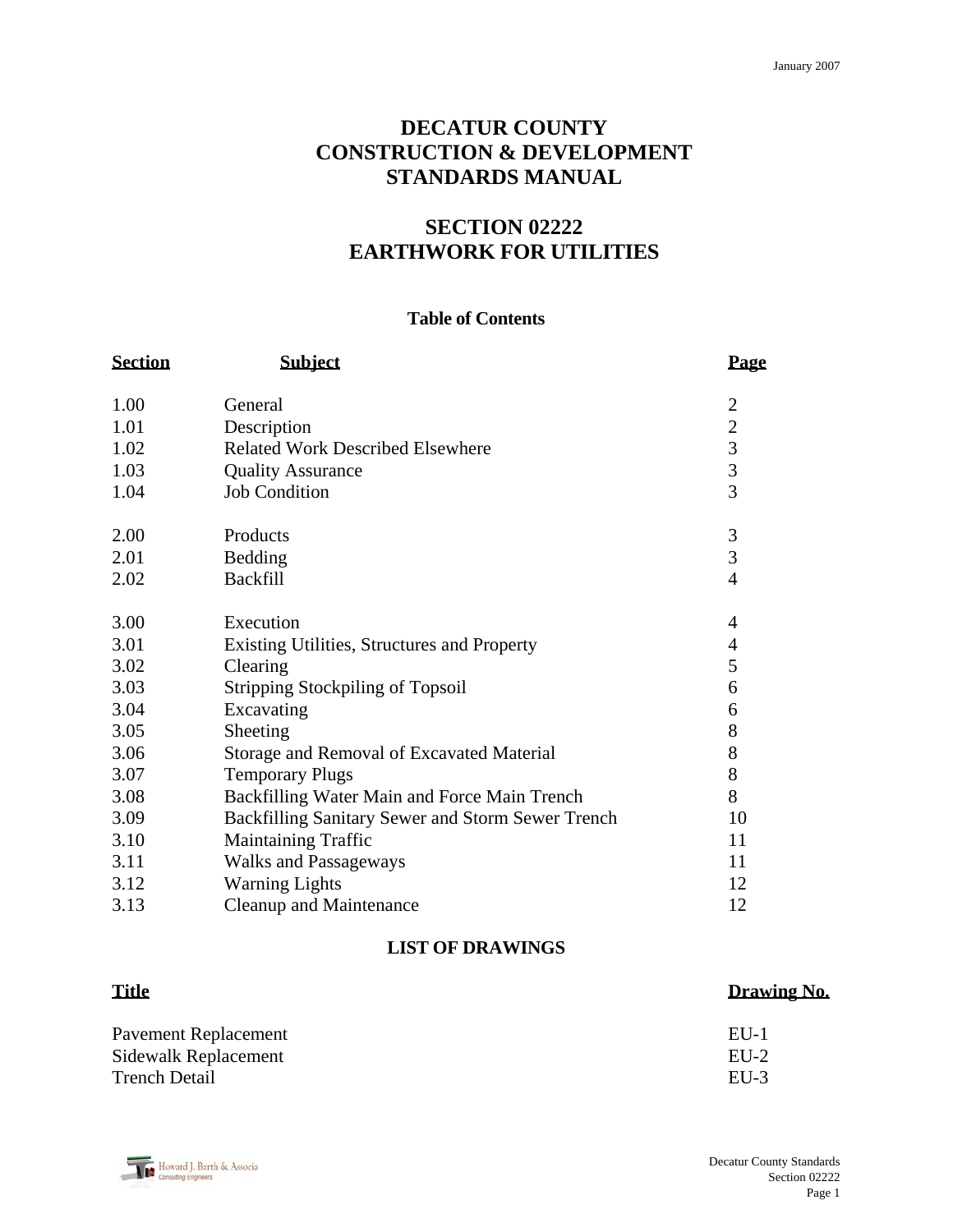#### **1.00 General**

#### **1.01 Description**

 A. Scope: Specifications for the stripping of topsoil and vegetation, excavation, trenching, bedding, filling, backfilling, compaction, and related work in connection with the installation of water mains, gravity sanitary sewers, storm sewers, and force mains are included in this section.

#### B. Definitions

 1. Excavation: Removal of earth and rock to form a trench for the installation of a water main, gravity sanitary sewer, storm sewer, or pressure/force main.

 2. Earth: Unconsolidated material in the crust of the Earth derived by weathering and erosion. Earth includes:

- a. Materials of both inorganic and organic origin;
- b. Boulders less than ½ cubic yard in volume, gravel, sand, silt, and clay;
- c. Materials that can be excavated with a backhoe, trenching machine, dragline, clamshell, bulldozer, high lift, or similar excavating equipment without the use of explosives, rock rippers, rock hammers, or jack hammers.

 3. Rock: A natural aggregate of mineral particles connected by strong and permanent cohesive forces. Rock includes:

- a. Limestone, sandstone, dolomite, granite, marble, and lava;
- b. Boulders ½ cubic yard or more in volume;
- c. Materials, which cannot be excavated by equipment that is used to remove earth overburden without the use of explosives, rock rippers, rock hammers, or jack hammers;
- d. Materials, which cannot be excavated with a backhoe, trenching machine, dragline, clamshell, bulldozer, high lift, or similar excavating equipment without the use of explosives, rock rippers, rock hammers, or jack hammers.

 4. Undercutting: Excavation of rock and unsuitable earth below the bottom of the pipe or conduit to be installed in the trench.

- 5. Subgrade: Undisturbed bottom of a trench.
- 6. Bedding: Material placed in trench to support pipe and conduit.

 7. Backfill and Fill: Material placed in trench from the top of bedding to finished grade, or to sub base of pavement.

 8. Topsoil: Earth containing sufficient organic materials to support the growth of grass.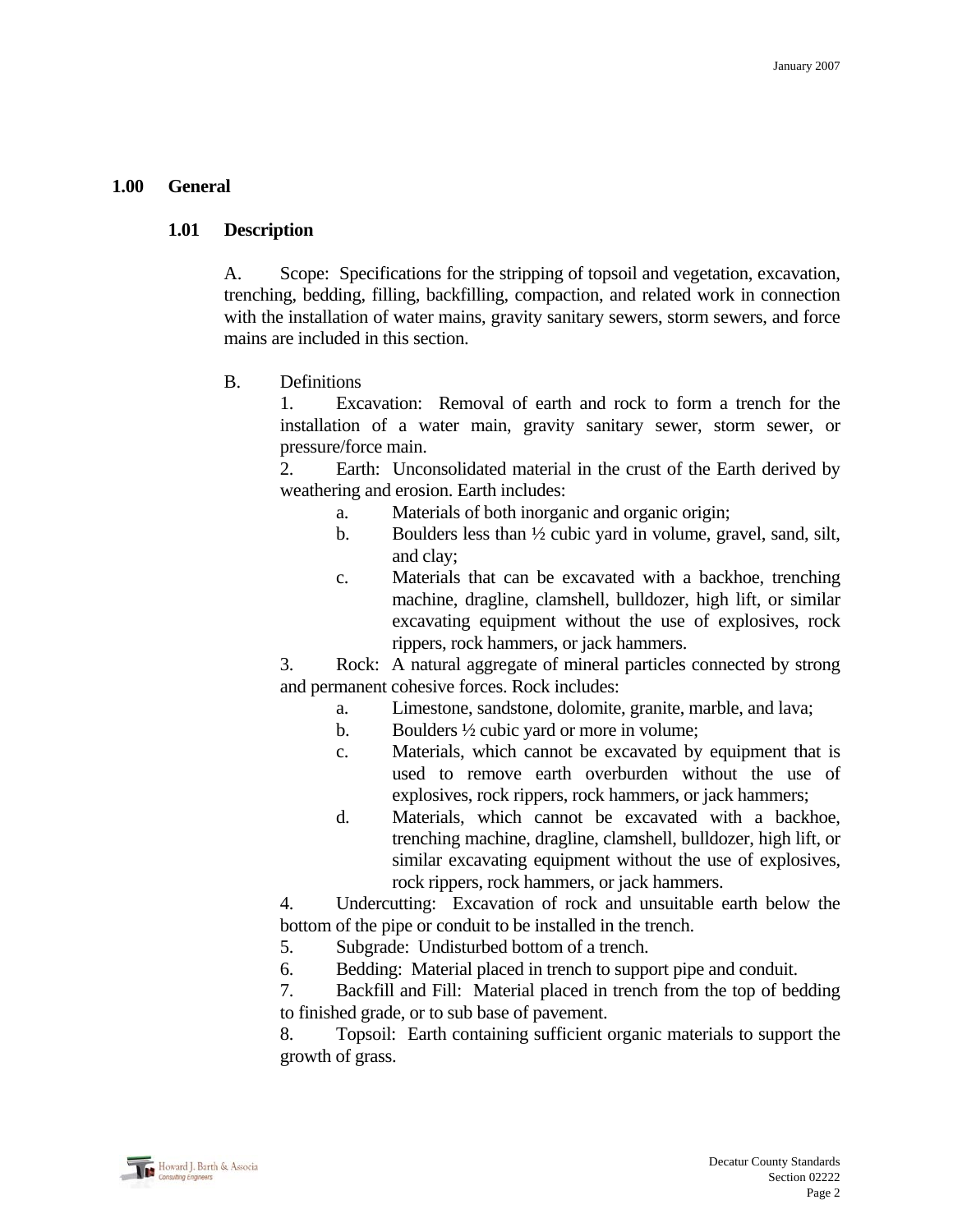# **1.02 Related work Described Elsewhere**

|  | Concrete Work                       | Section 03300 |
|--|-------------------------------------|---------------|
|  | <b>Gravity Sanitary Sewer Lines</b> | Section 02731 |

## **1.03 Quallity Assurance**

 A. Perform excavation work in compliance with applicable standards and codes requirements of governing authorities having jurisdiction.

## **1.04 Job Conditions**

 A. Existing storm sewers, sanitary sewers, water mains, gas mains, electric ducts, telephone ducts, steam mains and other underground structures, lines, and their house connections shall be shown on the plans for reference only. The exact location and protection of these facilities and structures, their support and maintenance in operation during construction (in cooperation with the proper authorities) is the responsibility of the Contractor in the performance of his contract.

 B. Locate existing underground utilities in areas of work. If utilities are to remain in place, provide adequate means of support and protection during earthwork operations.

 1. Should uncharted or incorrectly charted piping or cables be encountered during excavation, consult utility owner immediately for directions. Cooperate with utility companies in keeping respective services and facilities in operation. Utilities damaged by Contractor shall be repaired at Contractor's expense.

 2. Do not interrupt existing utilities serving facilities occupied and used by others except when permitted and only after acceptable temporary utility services have been provided. Provide minimum of 48 hours notice.

 C. Barricade open excavation occurring as part of this work and post with warning signs and lights. Provide all other requirements for safety in accordance with current OSHA Regulations. When excavating along Indiana Department of Transportation right-of-way, all requirements for safety and protection must also comply with their requirements.

# **2.00 Products**

# **2.01 Bedding**

A. Class I bedding shall be angular  $\frac{1}{2}$  to  $\frac{3}{4}$  inch crushed stone.

 B. Class II bedding shall be coarse sands and gravel with maximum partial size of 20 mm (3/4 inch). Class II bedding includes variously graded sands and gravel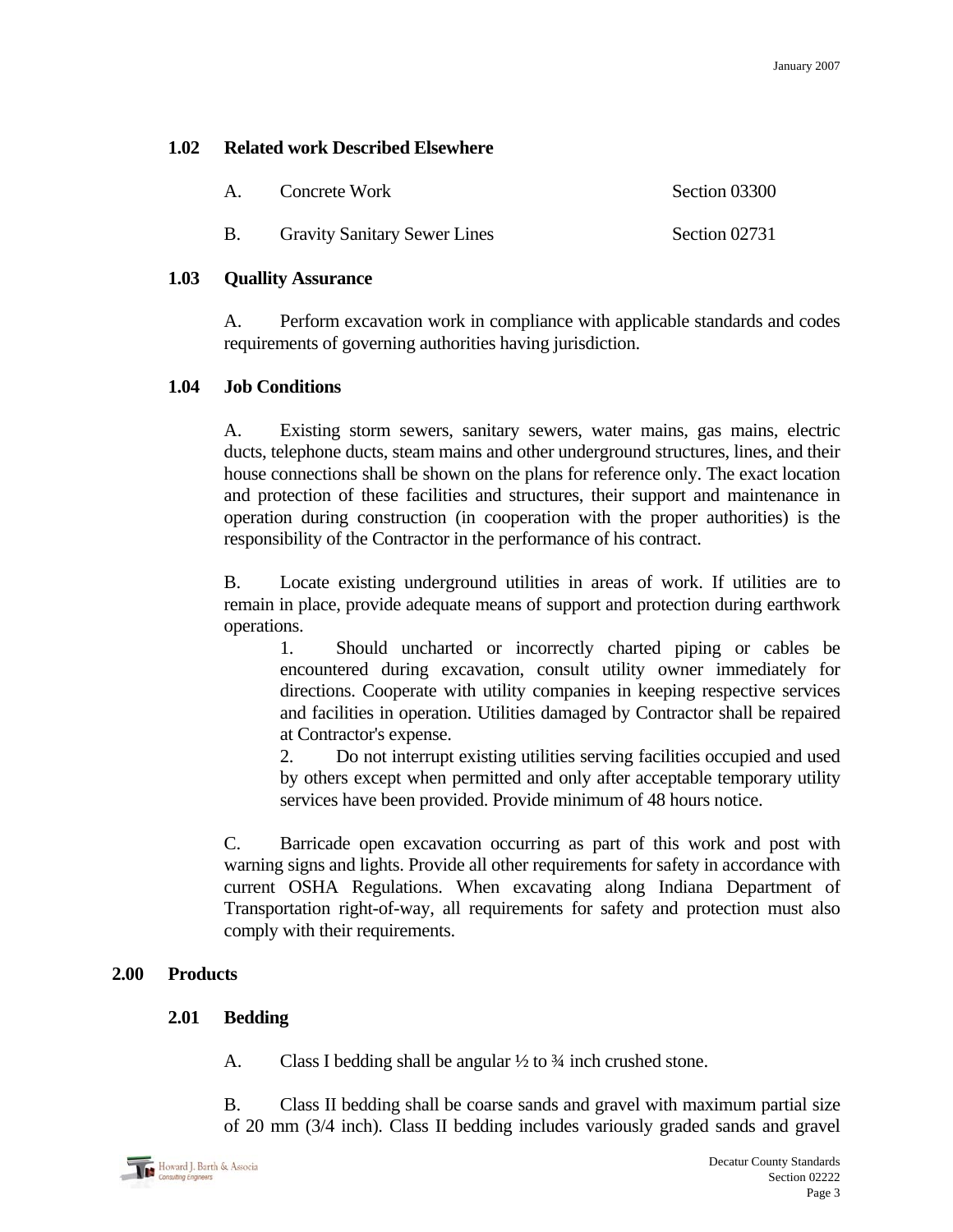containing small percentage of fines generally granular and non-cohesive, either wet or dry. Soil types GW (well-graded gravel), SW (well-graded sand), and SP (crushed stone mixed with sand) are included in this class. Pea gravel **shall not** be included in Class II bedding.

## **2.02 Backfill**

 A. General: Backfill shall be earth of such gradation and moisture content, that the soil will compact to the specified density and remain stable. Unsuitable materials shall not be used.

 B. Cover Material: Pipe cover material shall consist of durable particles ranging in size from fine to coarse (No. 200 to 1 inch) in size in a substantially uniform combination. Unwashed bank run sand and crushed bank-run gravel will be considered generally acceptable. Bedding material may be used for cover material.

 C. Granular Backfill - Special Backfill: Granular backfill, when indicated on the plans shall be used for backfilling providing it meets INDOTSS for "B" Borrow and complies with Class I, II or III as described in ASTM D2321.

 D. Gravel Backfill: When the material excavated from the trench is suitable for granular backfill, the design Engineer reserves the right to order, in writing, the use of this excavated material in place of the granular backfill

 E. Suitable Excavated Materials as Backfill: Excavated material may be used where granular backfill is not specifically specified, provided that such material consists of loam, clay, or other materials which are suitable for backfilling. Unsuitable backfill or frozen backfill material shall not be used.

 F. Unsuitable Materials: Materials which are unsuitable for backfill include stones greater than 8 inches in their largest dimension, pavement, rubbish, debris, wood, metal, plastic, peat, muck or other materials judged to be unsuitable for backfill.

 G. Concrete Backfill: Concrete used for backfill around sewers, water mains, or other utility piping shall be Class B concrete.

 H. Cellular Concrete: Light weight cellular concrete may be used for filling of abandoned sewers as a grouting mixture for filling voids and as a substitute for backfill concrete in tunnels or casing pipes. The cellular concrete shall be produced by blending preformed foam with cement sand grout slurry to produce concrete having a fresh weight per cubic foot of not less than 75 pounds.

#### **3.0 Execution**

#### **3.01 Existing Utilities, Structures and Property**

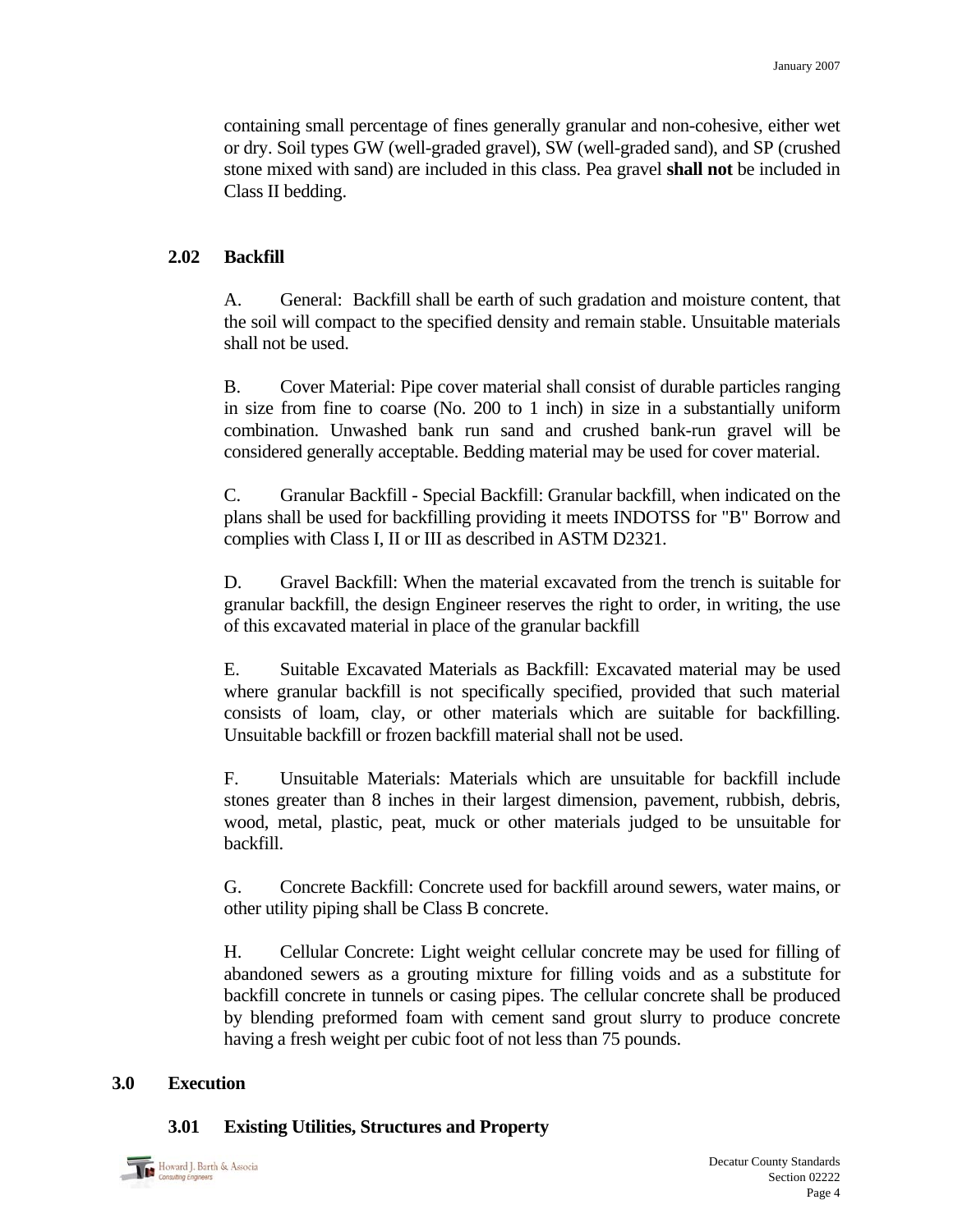A. All poles, fences, sewer, gas, water or other pipes, wires, conduits and manholes, railroad tracks, buildings, structures and property along the routes of water mains, force mains, and sewers shall be supported and protected from damage by Contractor.

 B. Movable items such as mailboxes may be temporarily relocated during construction. Place movable items, in their original location immediately after backfilling is completed, unless otherwise shown on the drawings. Replace movable items damaged during construction.

 C. The Contractor shall proceed with caution in the excavation and preparation of trenches so that the exact location of underground utilities and structure, both know and unknown, may be determined. The Contractor shall be responsible for the repair of utilities and structures when broken or otherwise damaged.

 D. Wherever sewer, gas, water, or other pipes or conduits cross the trench, the Contractor shall support said pipes and conduits without damage to them and without interrupting service. The manner of supporting such pipes, etc., shall be subject to the approval of the utility involved.

 E. The Contractor shall conduct the work that no equipment, material, or debris will be placed or allowed to fall upon private property in the vicinity of the work unless he shall have first obtained the property owner's written consent thereto.

 F. All excavated material shall be piled in a manner that will avoid obstructing sidewalks and driveways. Hydrants under pressure, valve pit covers, valve boxes, curb stop boxes, fire and police call boxes, or other utility controls shall be left unobstructed and accessible until the work is completed. Gutters shall be kept clear or other satisfactory provisions made for street drainage, and natural watercourses shall not be obstructed.

 G. All streets, alleys, pavements, parkways, and private property shall be thoroughly cleaned of all surplus materials, earth, and rubbish placed thereon by the Contractor.

## **3.02 Clearing**

 A. Clear and remove logs, stumps, brush, vegetation, rubbish, and other perishable matter from the project site as required to perform work.

 B. Do not remove or damage trees that do not interfere with the work. Completely, remove trees that are required to be removed, including stumps and roots. Properly treat damaged trees, which can be saved.

 C. Debris from the tree removal, including trunk, branches, leaves, roots and stumps, shall not be buried or burned on the job site, but must be completely hauled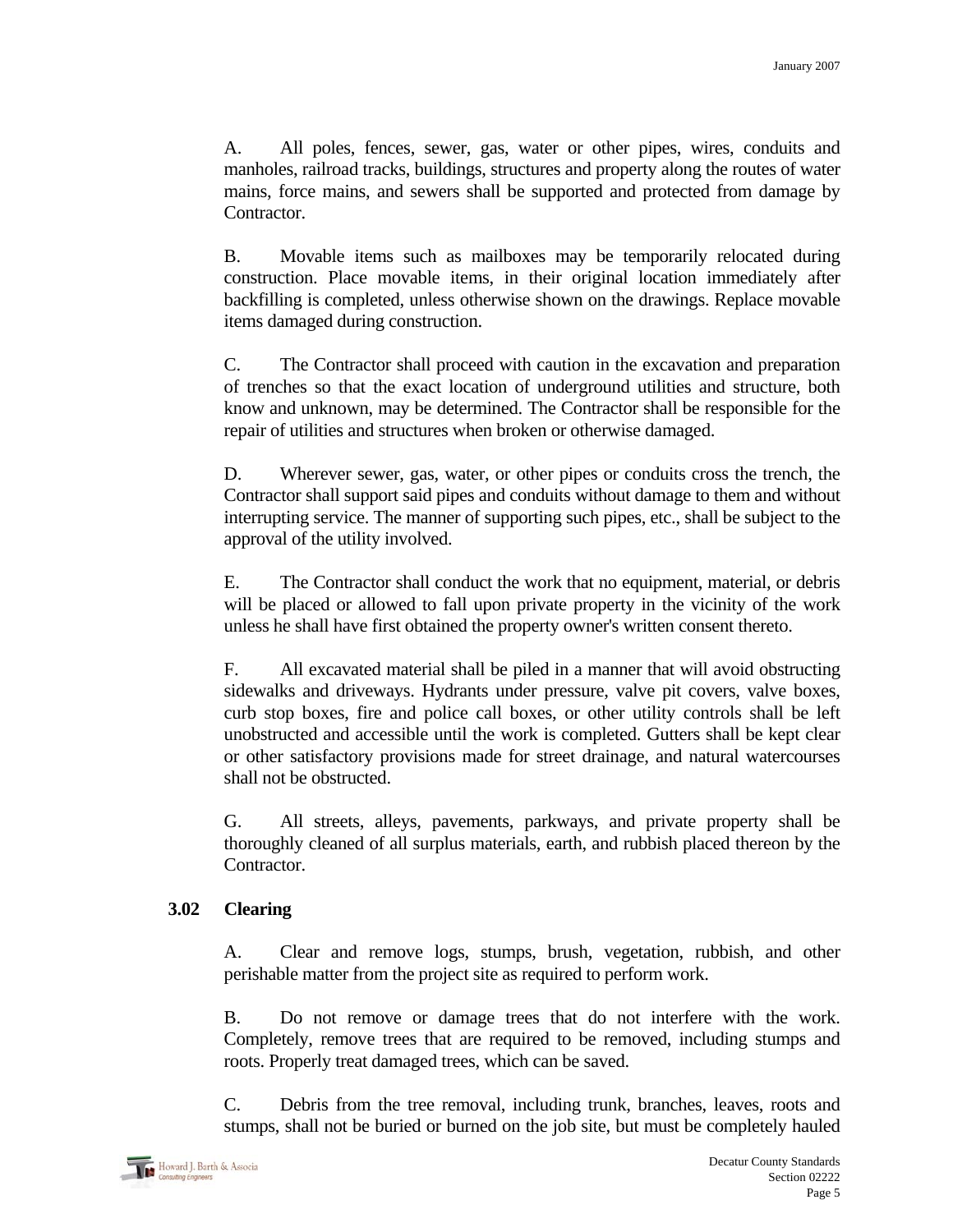away and disposed of at the Contractor's expense.

#### **3.03 Stripping Stockpiling of Topsoil**

 A. Strip topsoil and vegetation from the excavated areas. Clean topsoil may be stockpiled for reuse as the upper 6 inches of the areas to be seeded.

 B. Do not intermix grass, weeds, roots, root mat, brush, and stones larger than 3 inches with stockpiled topsoil. Dispose of root contaminated topsoil.

#### **3.04 Excavating**

 A. General: After stripping of topsoil and vegetation, perform excavations of every description regardless of material encountered within the grading limits of the project to lines and grades as indicated on the drawings or as otherwise specified.

 1. Materials removed below the depths indicated without specific direction of the Engineer shall be replaced at no additional cost to the Owner, to the indicated excavation grade with satisfactory compacted bedding materials.

 B. Dewatering: Keep excavations free from water until the water mains, force mains, sewers, structures, and appurtenances to be constructed in the excavations are completed and will safely withstand forces from water. Provide sufficient dewatering equipment and make satisfactory arrangements for the disposal of the water without undue interference with other work damage to property, or damage to the environment.

 1. Operate dewatering equipment ahead of pipe laying and keep the water level below the pipe invert until the pipe is secured by backfill.

 2. All excavation water shall be discharged in accordance with State and Federal laws and regulations and 327 IAC 3-6-20.

 C. Trenching: Trees, boulders, and other surface encumbrances, located so as to create a hazard to employees involved in excavation work or in the vicinity thereof at any time during operations, shall be removed or made safe before excavation is begun.

 1. Do not open more than 100 feet of trench in advance of the installed pipe, unless otherwise directed or permitted by the Engineer. Excavate the trench within 6 inches of full depth for a distance of at least 30 feet in advance of the pipe laying, unless otherwise directed or permitted.

 2. Contractor shall be responsible for the determination of the angle of repose of the soil in which the trenching is to be done. Excavate all slopes to at least the angle of repose except for areas where solid rock allows for line drilling or pre-splitting, or where shoring or a trench box is to be used.

 3. Sides, slopes, and faces of all excavations shall meet accepted engineering requirements by scaling, benching, barricading, rock bolting,

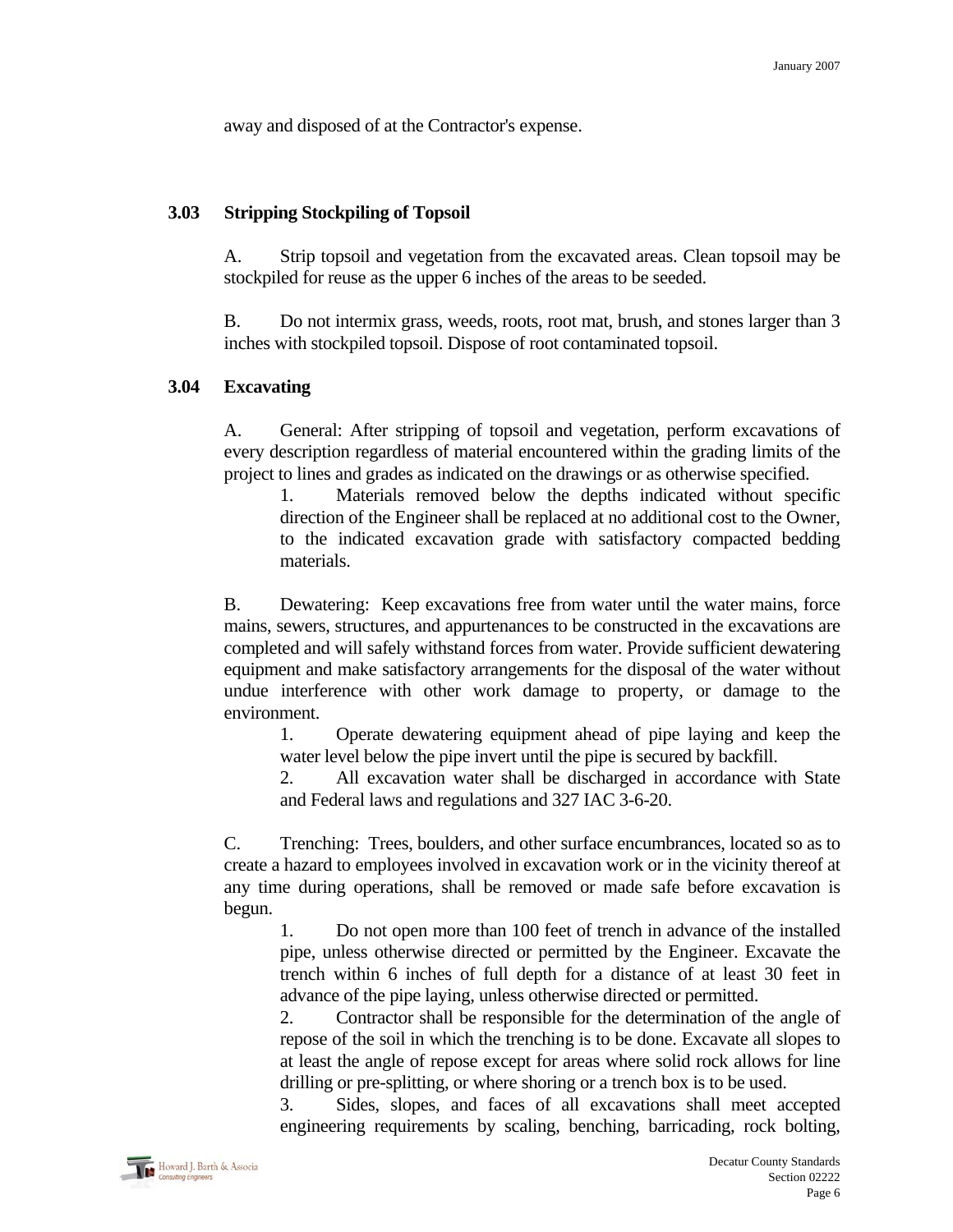wire meshing, or other equally effective means. Give special attention to slopes, which may be adversely affected by weather or moisture content.

 4. Flatten the trench sides when an excavation has water conditions, silty materials, loose boulders, and areas where erosion, deep frost action, and slide planes appear.

 5. Shoring, sheeting, trench box, or other means shall be used to support sides of trenches in hard or compact soil when the trench is more than 5 feet in depth and 8 feet or more in length. Sides of trenches shall include embankments adjacent to trenches. In lieu of shoring, the sides of the trench above the 5-foot level may be sloped to preclude collapse, but shall not be steeper than a 1 foot rise to each 2 foot horizontal. Provide a bench of 4 feet minimum at the toe of the sloped portion of the trench wall when the outside diameter of the pipe to be installed is greater than 6 feet.

 6. Use diversion ditches, dikes, or other suitable means to prevent surface water from entering an excavation and to provide adequate drainage of the area adjacent to the excavation. Do not allow water to accumulate in an excavation. If possible, the grade should be away from the excavation.

 7. Excavations shall be inspected by a competent Contractor's representative after every rainstorm or other hazard-increasing occurrence, and the protection against slides and cave-ins shall be increased, if necessary.

 8. Do not store excavated or other material nearer than 4 feet from the edge of any excavation. Store and retain materials as to prevent materials from falling or sliding back into the excavation. Install substantial stop log or barricades when mobile equipment is utilized or allowed adjacent to excavations.

 9. The width of trenches in earth for water main pipe, sewers, basin connections, house connections, and other drains up to and including 33 inches in internal diameter shall provide a clearance of not less than 8 inches or more than 10 inches on each side of the pipe. Trenches for pipe larger than 33 inches in internal diameter shall provide a clearance of not less than 10 inches or more than 14 inches on each side of the pipe.

 10. The maximum clear width of trenches in earth for manholes shall be the greatest external width of the structure plus the space necessary for the construction and removal of the forms and construction of masonry work.

 11. The design of the water main, force main, and/or sewer pipe and structures is predicated upon the width of trench specified in this Article. The Contractor shall be responsible for the provision and installation, at his own expense, of such remedial measures as may be directed by the Engineer, should the trench width limits specified in this Article be exceeded.

 12. Test the air in excavations in locations where oxygen deficiency or gaseous conditions are possible. Establish controls to assure acceptable atmospheric conditions. Provide adequate ventilation and eliminate sources of ignition when flammable gases are present. Attended emergency rescue equipment, such as breathing apparatus, a safety harness and line, and basket stretcher, shall be readily available where adverse atmospheric conditions may exist or develop in an excavation.

13. Provide walkways or bridges with guardrail where employees or

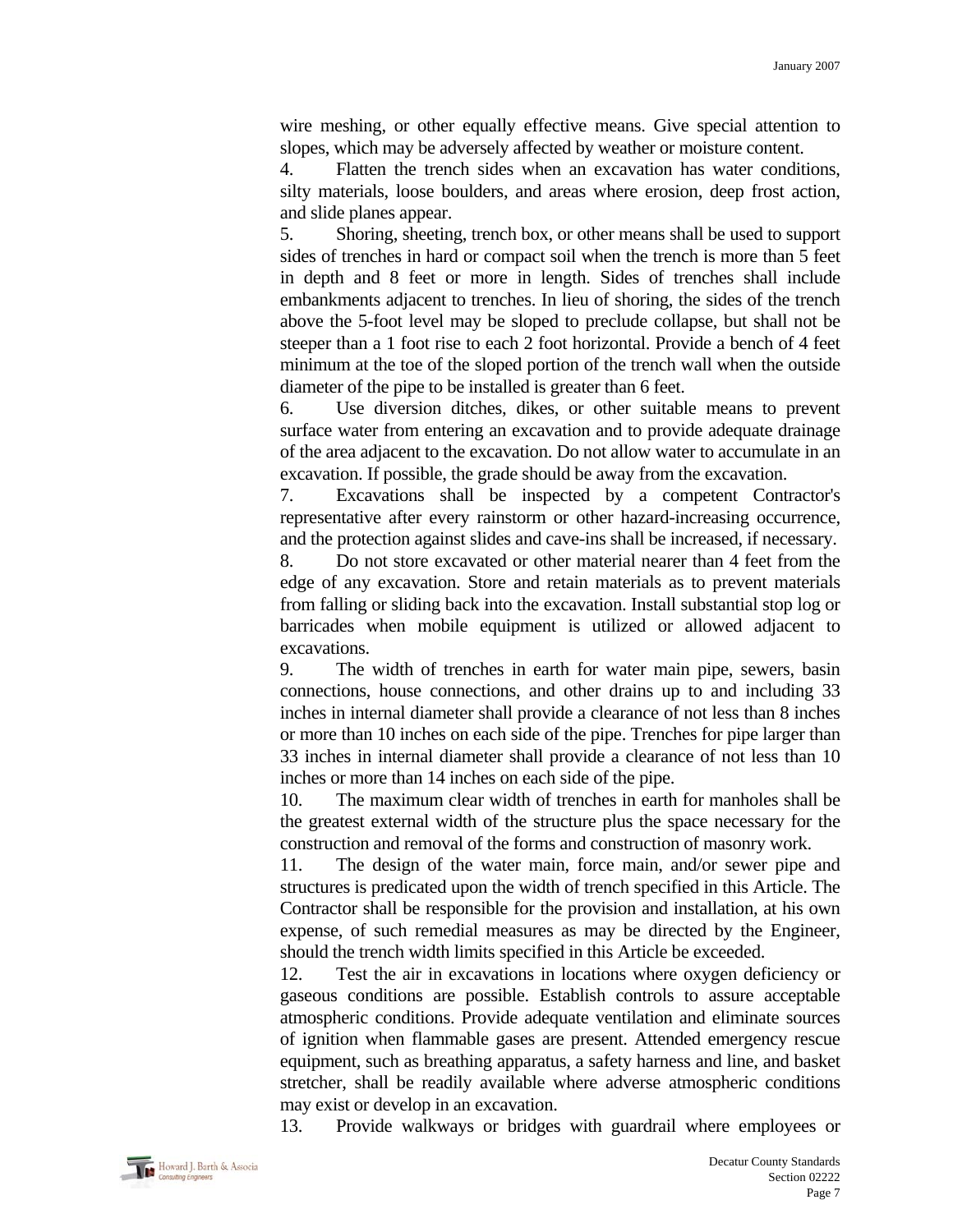equipment are required or permitted to cross over excavations.

 14. Provide ladders where employees are required to be in trenches 4 feet deep or more. Ladders shall extend from the floor of the trench to at least 3 feet above the top of the excavation. Located ladders to provide means of exit without more than 25 feet of lateral travel.

 15. Provide adequate barriers and physically protect all remotely located excavations. Barricade or cover all wells, pits, shafts, and similar excavations. Backfill temporary wells, pits, shafts, and similar excavations upon completion of exploration and similar operations.

E. Blasting: Blasting is not permitted.

## **3.05 Sheeting**

 A. The Contractor shall be responsible for construction means, methods, techniques, and procedures, and for providing a safe place for the performance of the work by the Contractor, Subcontractors, suppliers and their employees, and for access use, work, or occupancy by all authorized persons.

 B. The Contractor shall be solely responsible for all obligations prescribed as employer obligations under Chapter XVII of Title 29, Code of Federal Regulations, Part 1926, otherwise known as "Safety and Health Regulations for Construction."

 C. Adequate supporting systems, such as sheeting, shoring, piling, cribbing and bracing shall be furnished and installed by the Contractor as required to protect existing buildings, utilities, and property from damage during the progress of the work.

## **3.06 Storage and Removal of Excavated Material**

 A. Suitable excavated material required for filling and backfilling operations may be stockpiled in on-site locations as approved, until the material is ready to be placed.

 B. Remove unsuitable materials from the job site as unsuitable materials are excavated. Remove surplus suitable materials from the job site, as trenches are backfilled.

## **3.07 Temporary Plugs**

 A. Prevent foreign matter from entering pipe while it is being installed. Do not place debris, tools, clothing, or other material in the pipe. Close the open ends of pipe by watertight plugs when pipe laying is not in progress. Remove any earth or other material that enters pipe, lateral pipe, or appurtenances through an open pipe end. Remove earth and other materials at no additional cost to the Owner.

# **3.08 Backfilling Water Main and Force Main Trench**

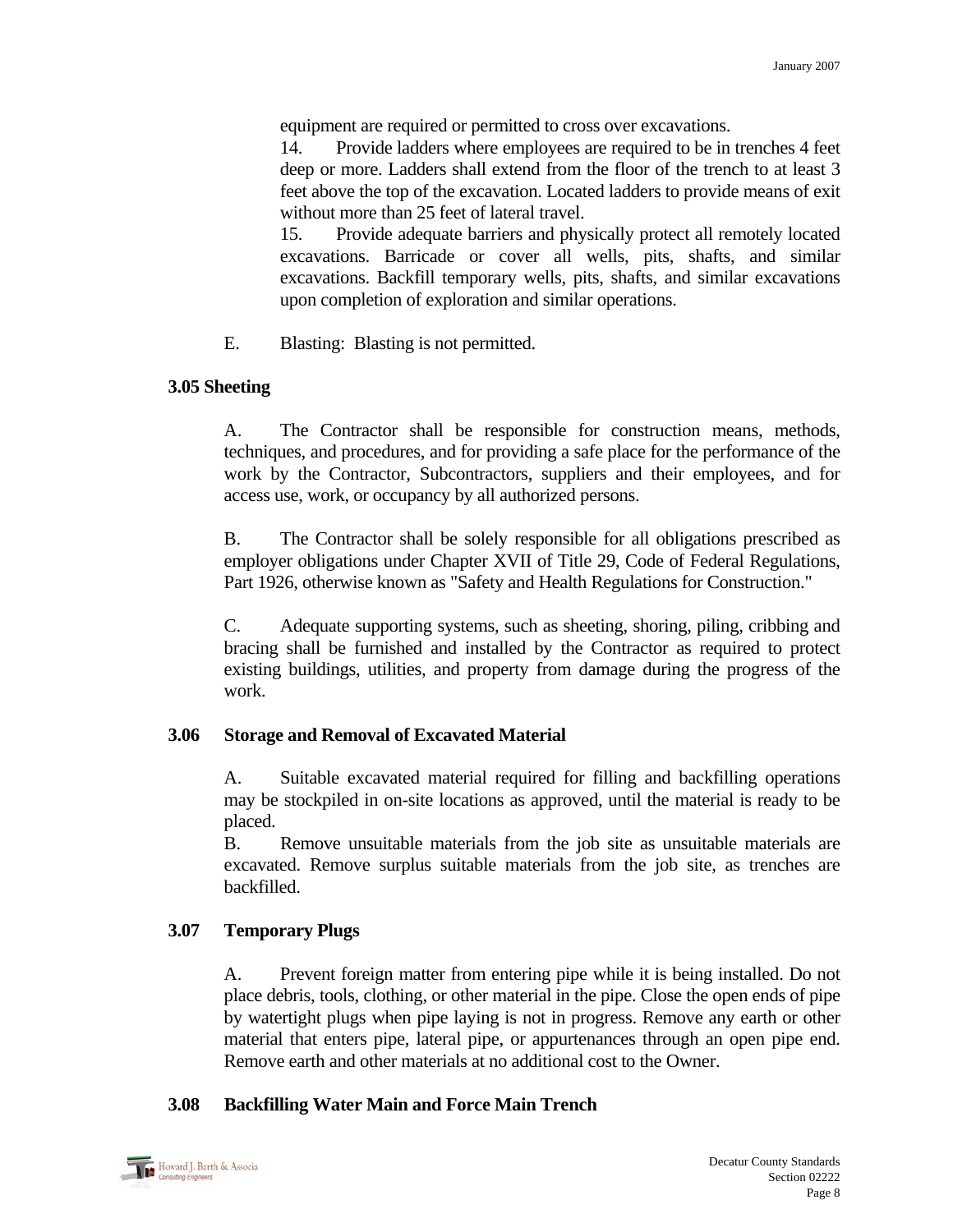A. Backfilling of water main and force main trenches shall meet the requirements of ANSI/AWWA C600, unless otherwise specified in this Section.

 B. Do not backfill trenches and excavations until all utilities have been inspected by the Owner's representative and until all underground utilities and piping systems are installed in accordance with the requirements of the specifications an the drawings.

 C. Place and tamp bedding and backfill in a manner which will not damage pipe coating, wrapping, or encasement.

 D. Material from the trench subgrade to the centerline of the pipe shall be Class I bedding. Place bedding by hand or approved mechanical methods in layers of 8 inches loose depth. Compact bedding by hand tamping or with a power operated hand, vibrating compactor. Deposit bedding in the trench for its full width on each side of the pipe simultaneously.

 E. Place pipe cover material from the centerline of the pipe to 12 inches over the pipe. Compact pipe cover material to the density required to backfill over the pipe cover material to be compacted to the density specified in this Article.

- F. Do not use the following materials for backfill:
	- 1. Unsuitable materials;
	- 2. Frozen materials;
	- 3. Materials, which are too wet or too dry to be compacted to the densities specified in this Article.

 G. Trenches Requiring Special Backfill When Specified: Where the edge of the trench is 5 feet or less from the edge of the existing or proposed roadway pavement and trenches across roadways, driveways, utility crossings, or in areas to be paved or subjected to traffic, the trench shall be backfilled with compacted "B" Borrow. Backfill any trench specifically indicated on the drawings with compacted "B" Borrow.

 H. Trenches in State Highway Right-of-Way: Where excavation occurs within the right-of-way of a State Highway, all areas within 12 feet of the pavement edge shall be backfilled with compacted "B" Borrow. All areas beyond 12 feet shall be backfilled in the manner specified in the following paragraph.

 I. Trenches Not Requiring Special Backfill: Backfill trenches not requiring granular backfill with suitable excavated material. Place and compact backfill to produce an adequate foundation for the applicable unpaved surface treatment. Fill and restore any settlement of the backfill. In unpaved areas, backfill shall be mounded above finish grade to allow for settlement. Grade unpaved area to be restored 6 inches below finish grade after settlement of backfill and immediately before restoration of vegetated areas. Place 6 inches of topsoil over area to be restored.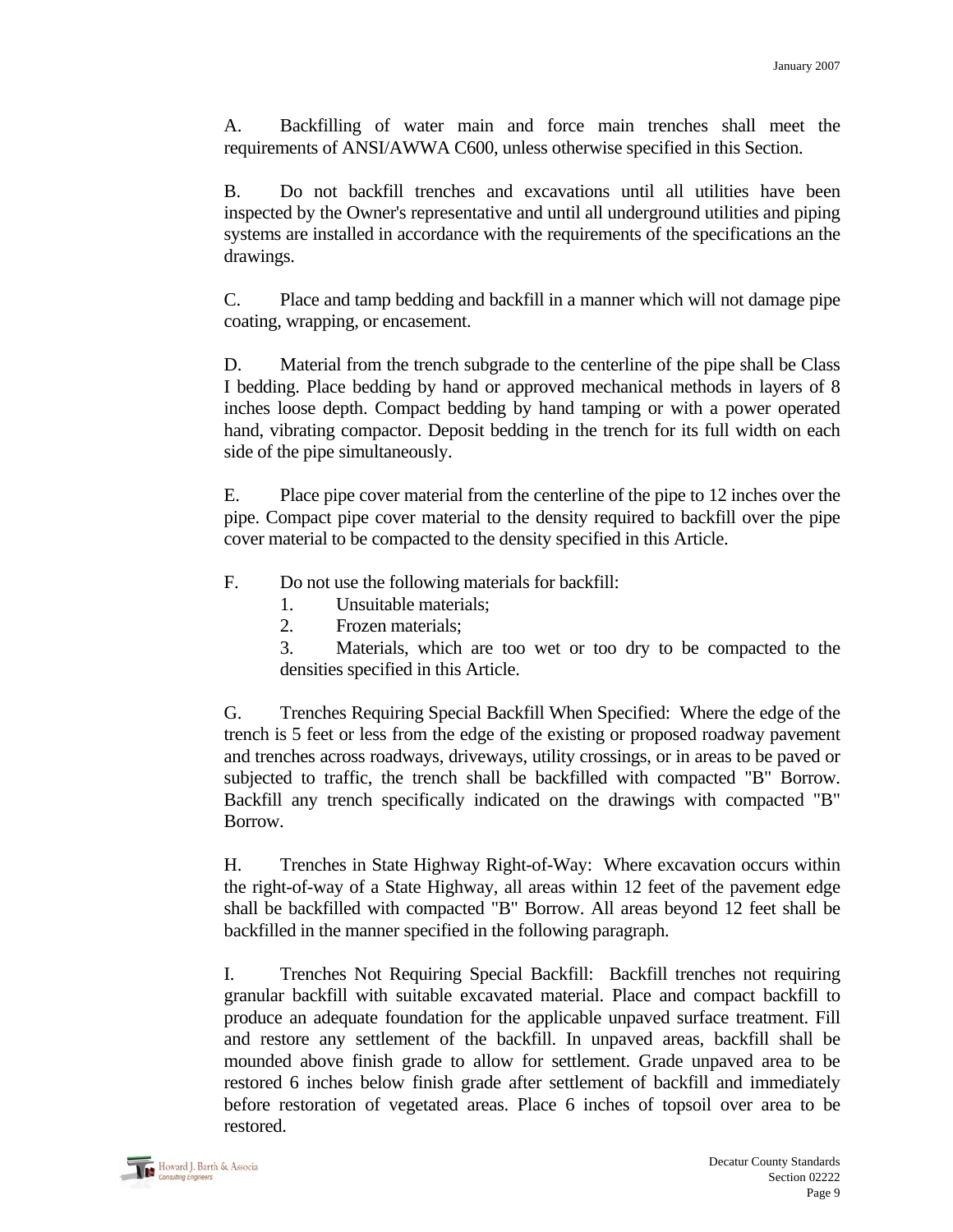J. Trenches in Traveled Pavements: All cuts and trenches in paved areas shall be backfilled as specified in Article 3.1.8, paragraph G, to within 12 inches of the street surface (or the depth allowed for the final pavement sections. The remainder of the trench is to be filled with crushed stone and compacted in place, prior to opening the street to traffic. The Contractor shall maintain the trenches, adding crushed stone and grading as necessary, until sufficient settlement has taken place and final restoration is made.

## **3.09 Backfilling Sanitary Sewer and Storm Sewer Trenches**

 A. Do not backfill trenches and excavations until all utilities have been inspected by the Owner's representative and until all underground utilities and piping systems are installed in accordance with the requirements of the specifications and the drawings.

 B. Place and tamp bedding and backfill in a manner which will not damage pipe coating, wrapping, or encasement.

 C. Bedding procedures for sanitary sewers and storm sewers shall be as specified in the Section for the applicable pipe material.

 D. If bedding does not cover the pipe, place pipe cover material from the top of bedding to 12 inches over the pipe. Compact pipe cover material to the density required to allow backfill over the pipe cover material to be compacted to the density specified in this Article.

- E. Do not use the following materials for backfill:
	- 1. Unsuitable materials;
	- 2. Frozen materials;

 3. Materials, which are too wet or too dry to be compacted to the densities specified in this Article.

 F. Trenches Requiring special Backfill When Specified: Where the edge of the trench is 5 feet or less from the edge of the existing or proposed roadway pavement and trenches across roadways, driveways, utility crossings, or in areas to be paved or subjected to traffic, the trench shall be backfilled with Special Backfill. Backfill any trench specifically indicated on the drawings with Special Backfill. Place Special Backfill in 6-inch lifts. Compact each lift of backfill to not less than 95% of the maximum dry density as determined in accordance with AASHTO T99, Method A. Compaction shall be by hand tamping or approved rollers. Do not compact backfill by puddling, unless permitted by the Engineer.

 G. Trenches in State Highway Right-of-Way: Where excavation occurs within the right-of-way of a state highway, all areas within 12 feet of the pavement edge shall be backfilled with compacted "B" Borrow. All areas beyond 12 feet shall be backfilled in the manner specified in the following paragraph.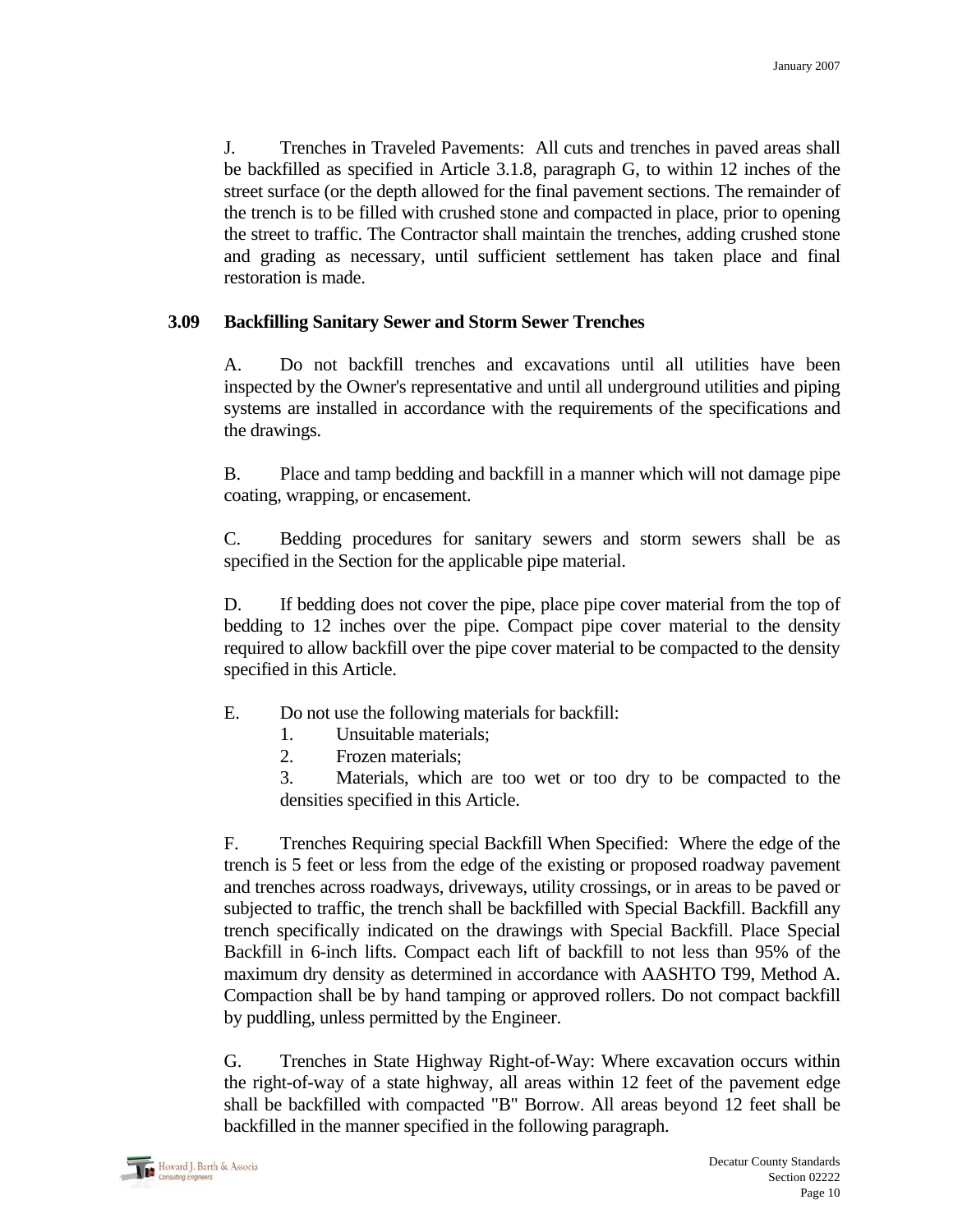H. Trenches Not Requiring Special Backfill: Backfill trenches not requiring granular backfill with suitable excavated material. Place and compact backfill to produce an adequate foundation for the applicable paved or unpaved surface treatment. Fill and restore any settlement of the backfill. In paved areas, backfill shall be maintained to subbase elevation. In unpaved areas, backfill shall be mounded above finish grade to allow for settlement. Grade unpaved area to be restored 6 inches below finish grade after settlement of backfill and immediately before restoration of vegetated areas. Place 6 inches of topsoil over area to be restored.

 I. Trenches in Traveled Pavements: All cuts and trenches in paved streets or other paved areas shall be backfilled as specified in Article 3.1.9, paragraph F. to within 12 inches of the street surface (or the depth allowed for the final pavement section). The remainder of the trench is to be filled with crushed stone and compacted in place, prior to opening the street to traffic. The Contractor shall maintain the trenches, adding crushed stone and grading as necessary, until sufficient settlement has taken place and final restoration is made.

# **3.10 Maintaining Traffic**

 A. Before closing any thoroughfare, the Contractor shall notify and if necessary, obtain a permit or permits, from the duly constituted public authority having jurisdiction, state, county, or city, which notice shall be given not less than 72 hours in advance of the time when it may be necessary in the process of construction to close such thoroughfare.

 B. The Contractor shall conduct his work in such manner as not to unduly or unnecessarily restrict or impede normal traffic through the streets of the community. Insofar as it is practicable, excavated material and spoil banks shall not be located in such manner as to obstruct traffic; and the traveled way of all streets, roads, and alleys shall be kept clear and unobstructed insofar as is possible and shall not be used for the storage of construction materials, equipment, supplies, or excavated earth, except when and where necessary. If required by duly constituted public authority, the Contractor shall, at his own expense, construct bridges or other temporary crossing structures over trenches so as not to unduly restrict traffic. Such structures shall be of adequate strength and proper construction and shall be maintained by the Contractor in such manner as not to constitute an undue traffic hazard. Private driveways shall not be closed except when and where necessary, and then only upon due advance notice to the Engineer and for the shortest practicable period of time consistent with efficient and expeditious construction. The Contractor shall be liable for any damages to persons or property resulting from his work.

## **3.11 Walks and Passageways**

 A. The Contractor, when required, shall make provisions at cross streets for the free passage of vehicles and foot passengers, either by bridging or otherwise, and shall not obstruct the sidewalks, gutters, or streets, nor prevent in any manner the

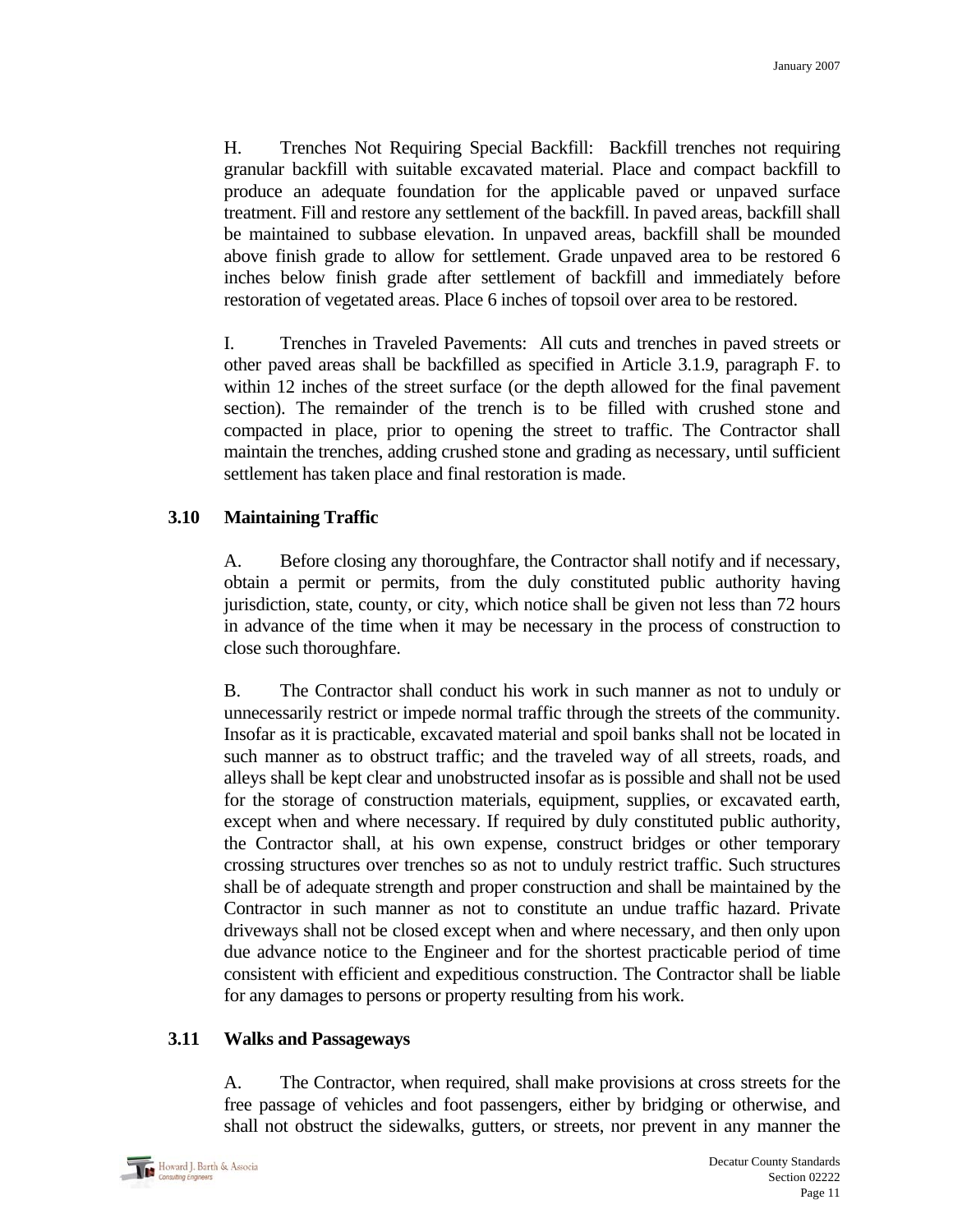flow of water in the latter, but shall use all proper and necessary means to permit the free passage of surface water along the gutters. The Contractor shall immediately cart away all offensive matter, exercising such precaution as may be directed by the Engineer. All material excavated must be so disposed of as to inconvenience the public and adjacent tenants as little as possible and to prevent injury to trees, sidewalks, fences, and adjacent property of all kinds. The Contractor may be required to erect suitable barriers to prevent such inconvenience or injury.

#### **3.12 Warning Lights**

 A. The Contractor shall place sufficient warning lights on or near the work and keep them illuminated during periods of reduce visibility (from twilight in the evening until sunrise) and will be held responsible for any damages that any party or the Owner may sustain in consequences of neglecting the necessary precaution in prosecuting this work.

#### **3.13 Cleanup and Maintenance**

 A. Cleanup the job site as backfilling is completed. Remove excess earth, rock, bedding, materials, and backfill materials. Remove unused piping materials, structure components, and appurtenances. Restore items moved, damaged, or destroyed during construction. Grade area to be restored, leave backfill mounded over trenches, which are not backfilled with Special Backfill. Cleanup and restoration specified in this paragraph shall be completed within 1,000 feet of excavation.

B. Restore grass, bushes, trees, and other plants to there original condition.

 C. Restore pavement and walks. A temporary driving surface, such as crushed stone, shall be compacted in place in the trench area, as backfilling is complete. Cold-mix asphalt patching material may be used as a temporary driving surface at the Contractor's option or when specifically called for in the plans or specifications. Temporary pavement shall not be more than 1,000 feet behind the excavation. When no existing pavement remains after excavation, a temporary compacted aggregate surfacing may be provided instead of the permanent pavement or a temporary coldmix asphalt pavement. When the pavement is asphaltic concrete, placement of the asphaltic concrete surface course may be delayed until all other heavy construction is completed.

 D. Maintain the job site until the work has been completed and accepted. Fill trenches, which settle when settlement is visible.

E. Restore items damaged by construction or improper restoration. Keep dust conditions to minimum by the use of water, or other environmentally approved means.

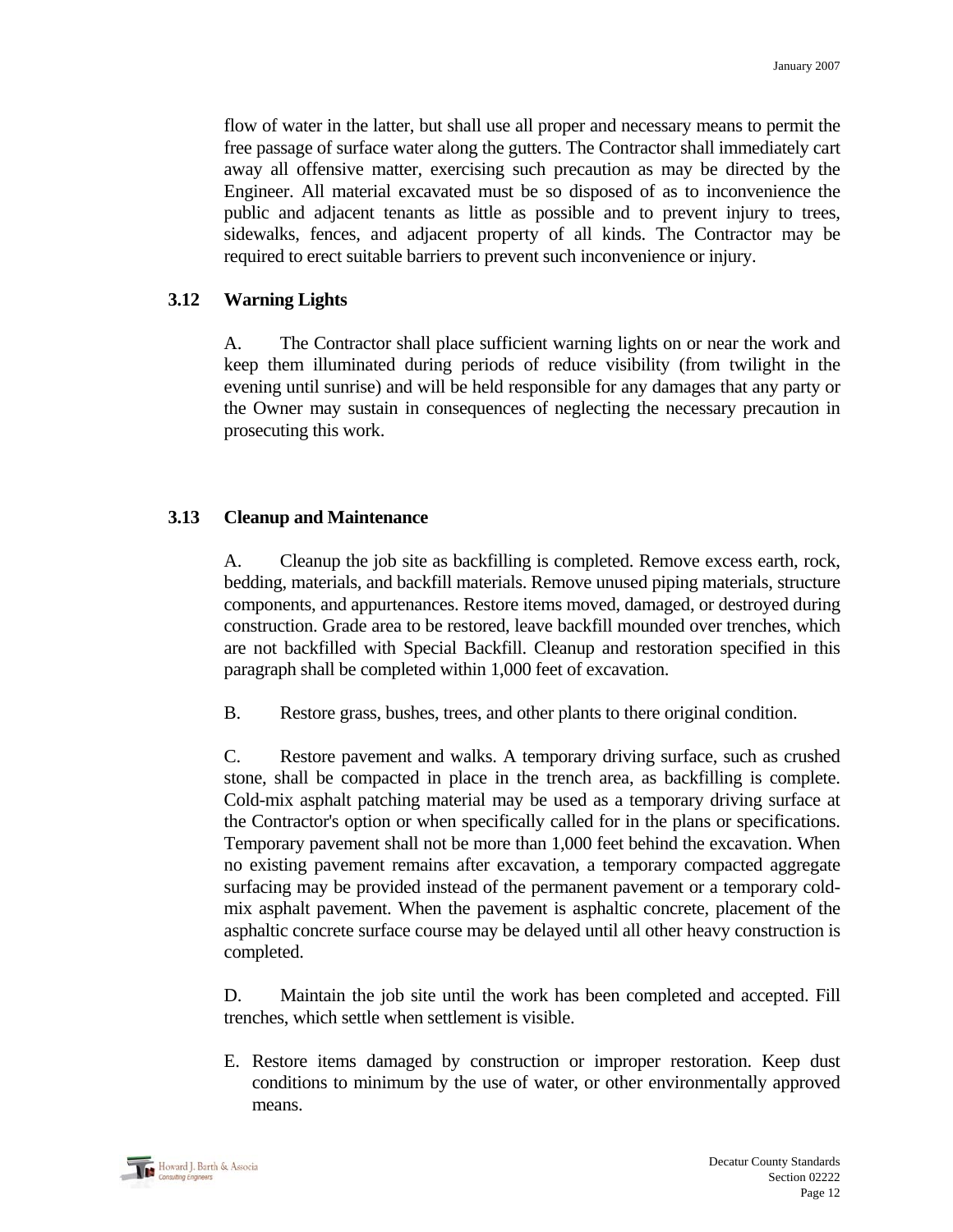# END SECTION 02222

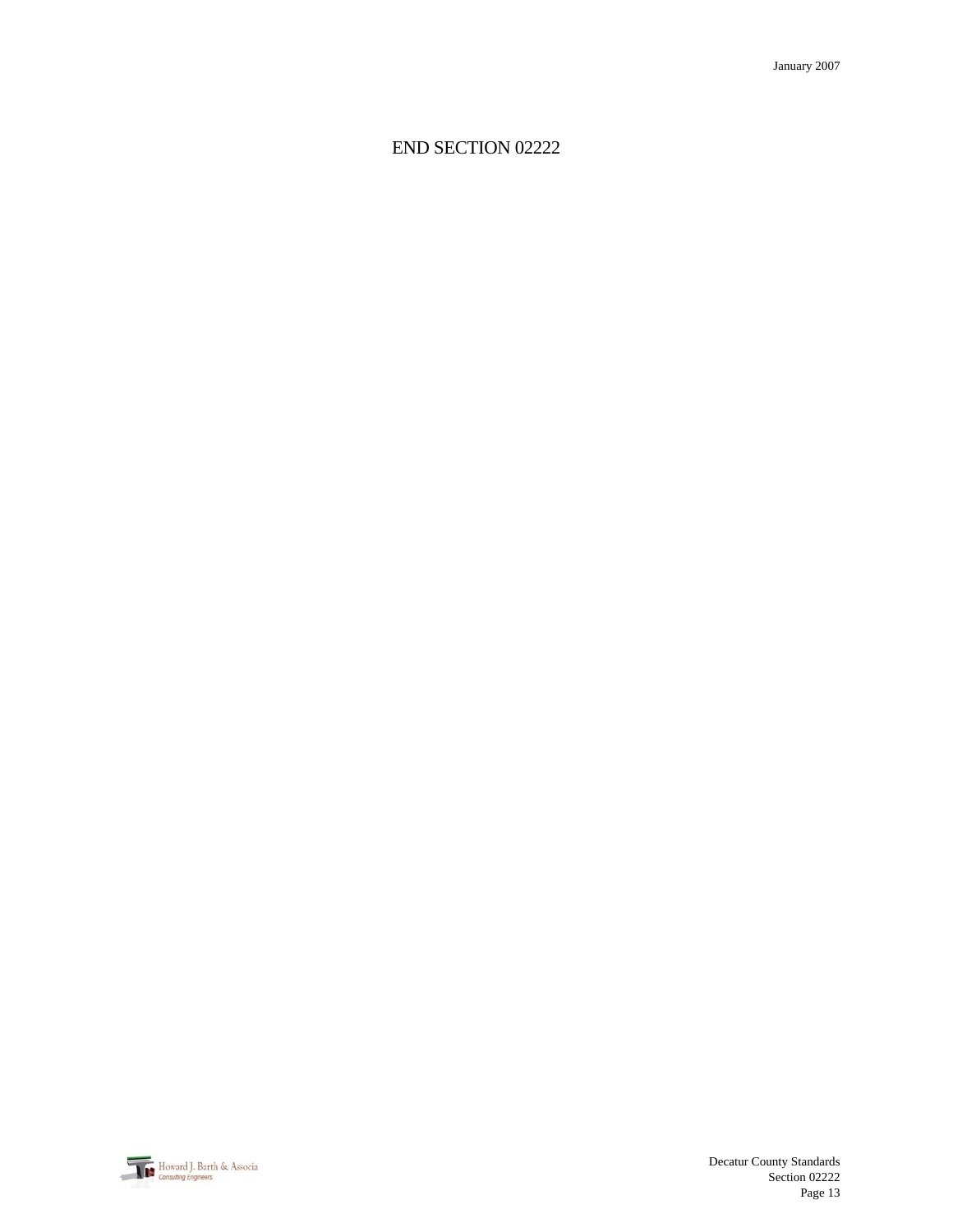

Decatur County, Indiana

**Construction Standards** 

DCAP Adopted - 01/07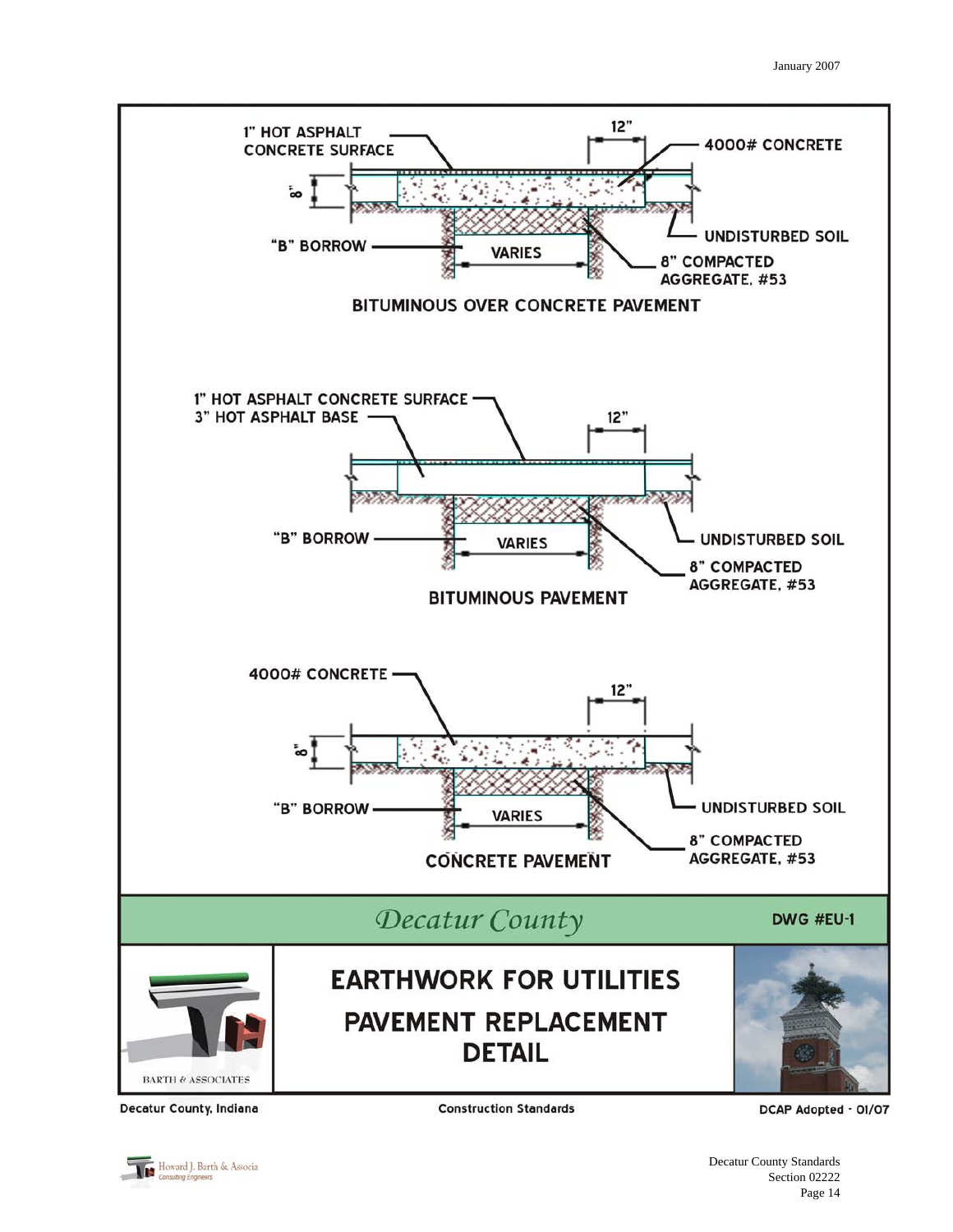

Howard J. Barth & Associa

Decatur County Standards Section 02222 Page 15